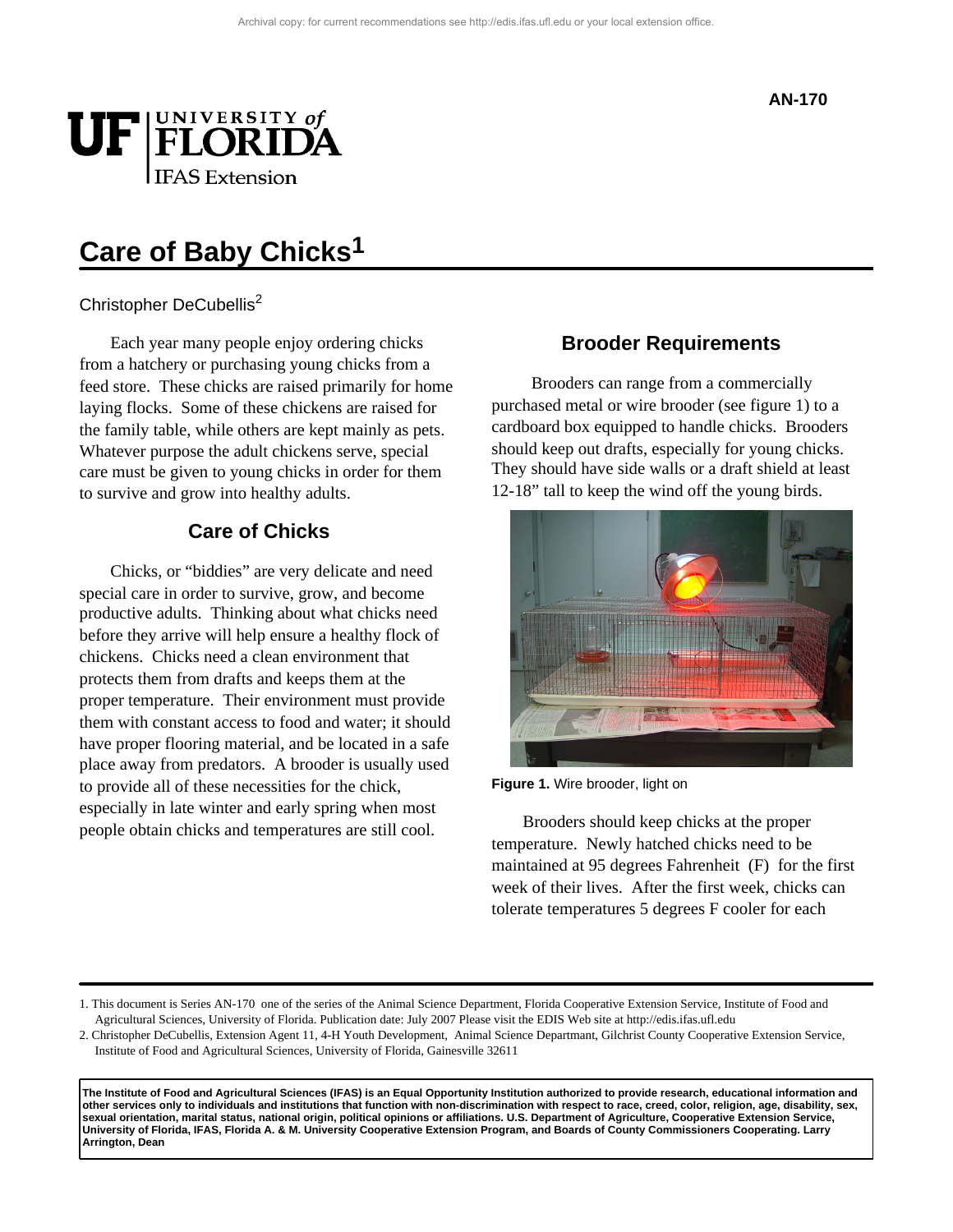#### Care of Baby Chicks 2

week until they are four weeks old. In other words, one week old chicks can tolerate 90 degrees F and two week old chicks can tolerate 85 degrees F. The easiest way to heat a homemade brooder is with a light bulb or heat lamp (see figure 2). Suspend the heat source over the middle of the brooder. Observe the chick' behavior to get the brooder temperature right: they will huddle up in the middle directly under the heat source if the brooder is too cold and move to the edge of the brooder away from the heat source if it is too hot. When the brooder is at a comfortable temperature, the chicks will move about freely throughout the available space.



**Figure 2.** Heat lamp

Whether it is a cardboard box with a light or heat lamp or a commercially purchased model, a brooder has to be able to keep chicks at the proper temperature. Pay careful attention if you are using a cardboard box and heat source to make sure the bulb is at a safe distance from the box so as not to start a fire.

Flooring is important in a brooder to keep the chicks feet and legs healthy. Wire floors are good because they allow waste to drop through. Rice or oat hulls, finely ground corn cob, or wood chips other than cedar make good bedding material. Any shavings need to be at least one to two inches thick. You can start chicks on newspaper for the first day or two and spread their feed on the paper to teach them how to eat. After that, dispose of the newspaper and use some other flooring, as the flat newspaper on a hard surface can cause feet and leg problems later on. Also, newspaper holds moisture and if not removed will cause problems with odors and bacterial growth.

## **Space Requirements**

Chicks should be able to move about comfortably and have access to feed and water free choice. A good rule of thumb is a half square foot of space for each chick for the first two weeks. Grown chickens need at least 1.5 square feet of floor space in a coop, or about 8 square feet in an outside run or chicken yard. Grown hens need 6-10 inches of roost space each if roosts are used.

# **When Chicks Arrive**

Chicks can survive up to two or three days without eating or drinking right after hatching because they are able to utilize the nutrients remaining in their retained yolk sac during this time. This is how hatcheries can ship chicks all over the country with little or no mortality. When chicks arrive, they will be thirsty. It is extremely important to make sure each chick gets a good drink of water upon arrival. Water should be available to chicks at all times. It is optional to add  $1/4$  to  $1/2$  cup of sugar to one gallon of water to give chicks upon arrival to boost the chicks energy level if they appear lethargic. Also one teaspoon of antibiotic powder specially labeled for chicks and available at most feed stores can be added to water if the chicks appear unthrifty upon arrival. As chicks are removed from the shipping box, dip their beaks in the water to encourage them to drink (see figure 3).



**Figure 3.** Chick water fount

After each chick has taken a drink, introduce feed. One method is to scatter chick starter on newspaper to encourage chicks to peck at it. In